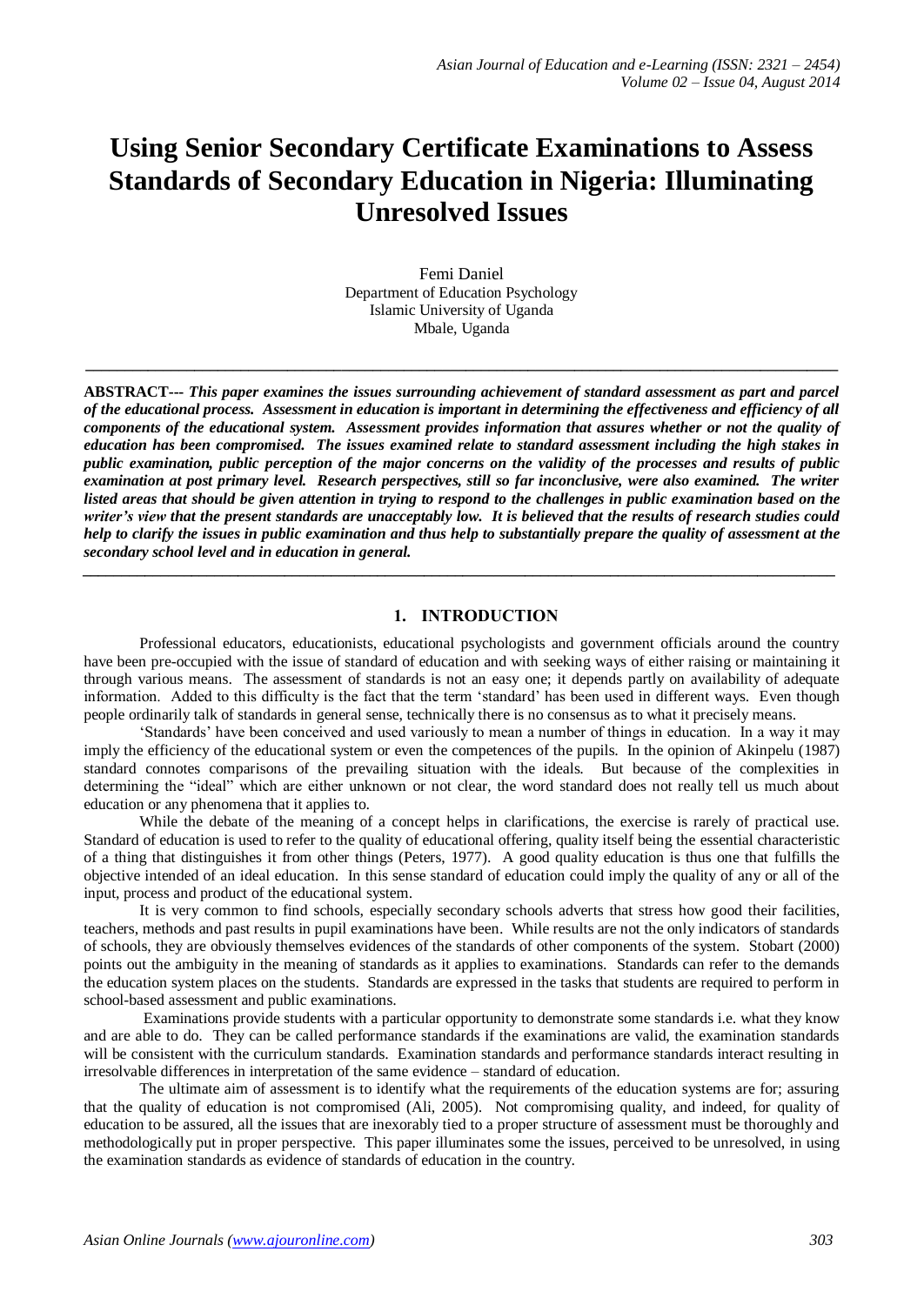#### **2. A SCHOOL STANDARDS ASSESSMENT MODEL**

The educational system is a complex system made up of many component parts. It is thus hardly realistic to speak of one component without considering how it relates or interacts with other components. Similarly, in assessing the standards of education, the components of the system, irrespective of the nature of the educational system and the interactions among them must be taken into cognizance. These components are universal in nature. A model for determining the standard of education based on the three key components is present in figure 1.



Fig. 1: Components of standard of education assessment

This simple schematic model shows the interrelatedness of the three components of the system – Input, Process and Product – used to assess standard of an educational enterprise. The circular arrows outside (around the circle) show the chain of influences or interaction between components used in deciding the standard of education. The input component consists of studios, laboratories, galleries, curricular package, text and non-text materials, teachers, finance, etc. that are put into the educational system. The qualities of these are pegged in input assessment. The process component include series of actions that are taken in order to make the students learn; these include the curricular process, teaching strategies, curricular organization, instructional methods, etc. Process assessment involves the evaluating of the quality of these elements. Product assessment involves assessing the quality of pupils based on public examination, school-based assessment and performance standards. The quality of examinations and other forms of assessment are particularly important here.

The straight arrows, pointing to the standards of schools at the centre, show the factors (components) often taken into consideration (either alone or in combination with other factors) in evaluating the overall standard of the school. The components (factors) taken into consideration at anytime in determining the standard of the education system depend on the sophistication of the model the assessor(s) has in mind. An assessor may adopt a simple model with only one component e.g. input in mind in assessing the quality of education in a school or an area. It is instructive that Fig. 1 shows that any time someone is talking of standards of education the person has one or more of the three components in mind, whether explicitly or implicitly mentioned.

## **3. ASSESSMENT OF STUDENTS VERSUS ASSESSMENT OF THE SYSTEM**

The purpose of public examination may be either to assess the system or the individual student or both. In some advanced countries with equally advanced educational system, different examinations are put in place to assess each of these purposes.

In the United States, the National Assessment of Educational Progress (NAEP) is not intended to measure and report individual student achievement but the assessment of the educational standards of schools and constituent states. On the other hand, many of the statewide assessments (e.g. the Iowa Test of Basic Skills (ITBS) are meant to assess students' performance standards. The NAEP that is taken on national scope provides data on which the standards of the schools and, on the aggregate, the educational system can be assessed. It was thus designed to be concerned mainly with the performance of the education system. The second kind of testing programme designed to measure individual student performance or competence may be adopted by a state, district or even school. Many Minimum Competence Tests (MCTs) have been developed mainly by commercial organizations. The NAEP is typically regarded to be of high stake because many important decisions about the standards of the school and allocation of resources depend on the results of the assessment. The Minimum Competence Tests are regarded as low stake test because they are relatively less influential in decision making about education standards in general.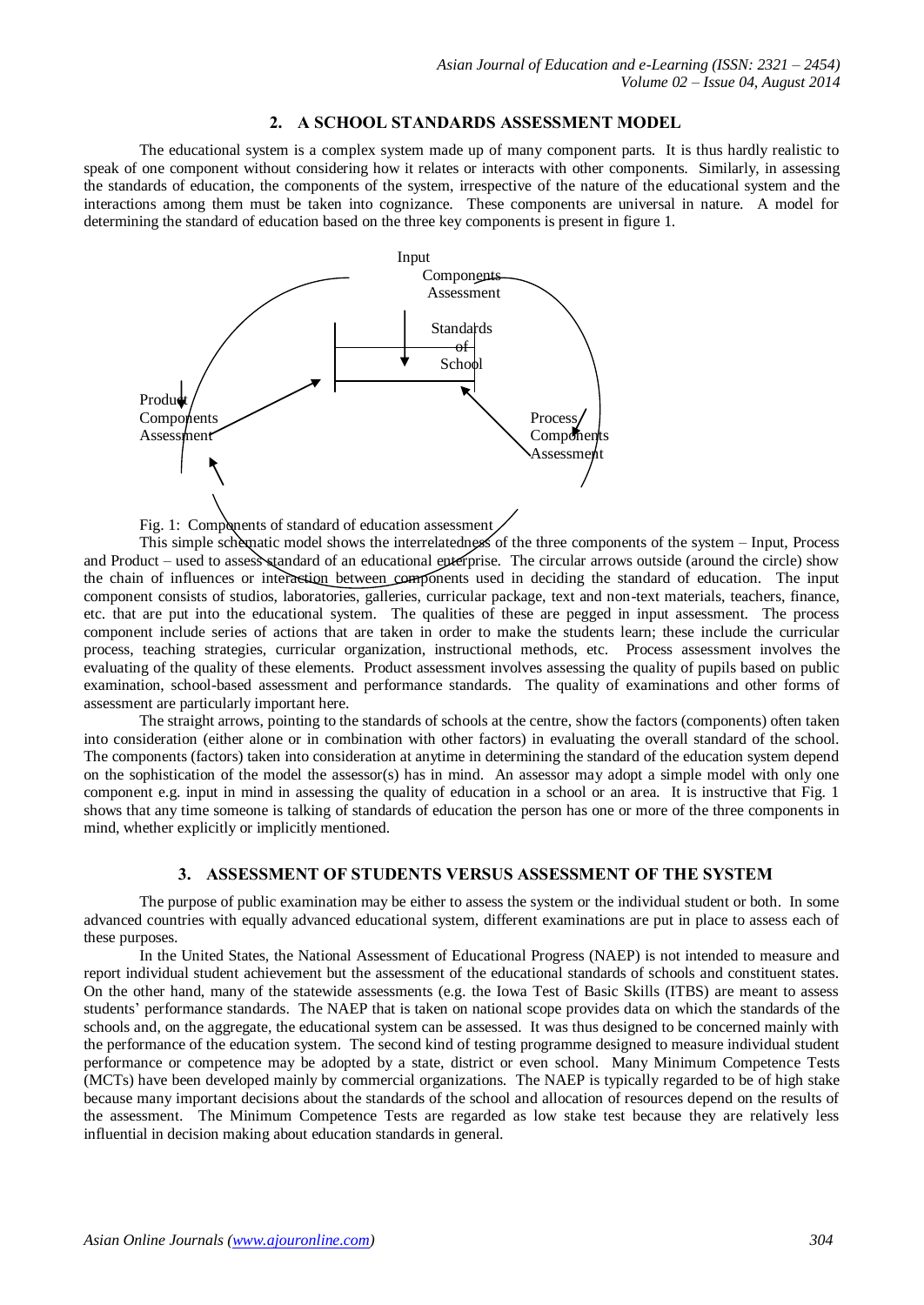The high stake test results meant as indicators of school standards are used for such decisions as licensing of schools, awarding grants and similar important decisions. The low stakes tests are assessment of individuals and are used to determine their level of competences.

In the UK, the school certificate examination for school pupils was seen as an assessment of the school rather than the pupils (Mortimore, Mortimore and Chitty, 1986). It is intended to control the curriculum of the secondary school and encourage schools to provide a good and balanced education. The GCE examination, unlike the school certificate, was intended as an external assessment of individual candidates. It was not intended to assess the kind of education being provided by schools, but to assess the efficiency of the system. The GCE examinations are conducted by the University Examination Boards. In the UK and the U.S., the emphasis has increasingly shifted from assessment of the system towards the assessment of individuals (Forbes, 1982; Mortimore, Mortimore and Chitty, 1986).

In Nigeria, there is no distinction made between the assessment of the system and assessment of individual learners. Thus the Senior School Certificate Examinations (SSCE) essentially serves dual functions, the assessment of education standards and the assessment of individual competences. The results of the SSCEs are to some extent used to assess the standards of schools as well as the assessment of students. Because SSCEs serve the dual purpose of system and individual assessments, there appears to be over reliance on the results of the examinations. This probably explains why SSCE is one of unusually high stake. This reason perhaps accounts for why the SSCE has come to be characterized by such high levels of anxiety and examination malpractices. These constitute serious threats to the SSCEs and reduce their validity for school and pupil standards assessment.

#### **4. ISSUES IN PUBLIC PERCEPTION OF ASSESSMENT**

Public perception is a major concern in assessing the acceptability and standards of public examinations. In some situations surveys are conducted into how the public perceive the conducts and results of the examinations. Such surveys commonly involve the analyses of press reports and previous studies on public examinations standards (Murphy, 2003).

The areas covered by the surveys include the roles of the examinations, potential causes of loss of confidence in the examinations, perception of the effectiveness of quality assurance mechanism. Specifically, the following issues on standards of examinations could constitute concerns for the public:

- 1. The need for the provision of more information to the public about the examination system.
- 2. The demand for greater transparency in its operations.
- 3. The assurance that the examination boards take steps to ensure that their examinations are comparable under a multiple provider system.
- 4. The assurance that current qualifications were more or less valuable than those of the past.
- 5. The assurance that there are high levels of trusts in examination boards.
- 6. The assurance that the levels of confidence in the examination system were high especially among parents and that there are high level of trust of examiners.
- 7. The need to know that examination standards are still high and that the results of examinations are still reliable.

On these issues, the views on standards of public examination very often tend to be polarized into two broad camps: Those who felt that standards had declined and those who felt that standard had not changed or are rising. In general, those who feel that standards are declining tend to be in industry, the main opposition political party or pressure groups; while those who believe that standard were being maintained or rising tended to be representatives of teaching unions, examination bodies and government officials. People's views are in effect determined by their vantage position and the stake or interest on the object of the opinion. Public confidence in examination is important because the public is largely the user of the results they award and it is one of the main reference point on which the standards of education are evaluated.

## **5. RESEARCH PERSPECTIVE IN PUBLIC EXAMINATION**

Research is the process of arriving at dependable solutions of problems through a planned and systematic collection, analysis and interpretation of data (Osuala, 1987). Research in education represents a systematic way of finding solution to education problems. Research studies are needed in the area of public examination in Nigeria to assist in the understanding of the examination process of the SSCE. The findings of such study could be ploughed back to potentially improve the policies and practices of examinations conducted by WAEC and NECO. Osuala (1987) views research as the most important tool for advancing knowledge, for promoting progress, and for enabling individuals to relate more effectively to the environment to accomplish purposes, and to resolve conflicts. The examination bodies should adopt problem-solving approaches based on research in dealing with several issues and problems needing consideration. So far limited progress has been made in addressing some of the issues around the conduct of the SSCE. It is apparent that not much effort and resources have been deployed to seek solutions to a number of potent research questions in public examination among scholars outside the examination bodies generally.

However, recently perhaps, because of the new developments in the area of educational assessment, researchers have started to give some attention to public examinations especially the SSCE.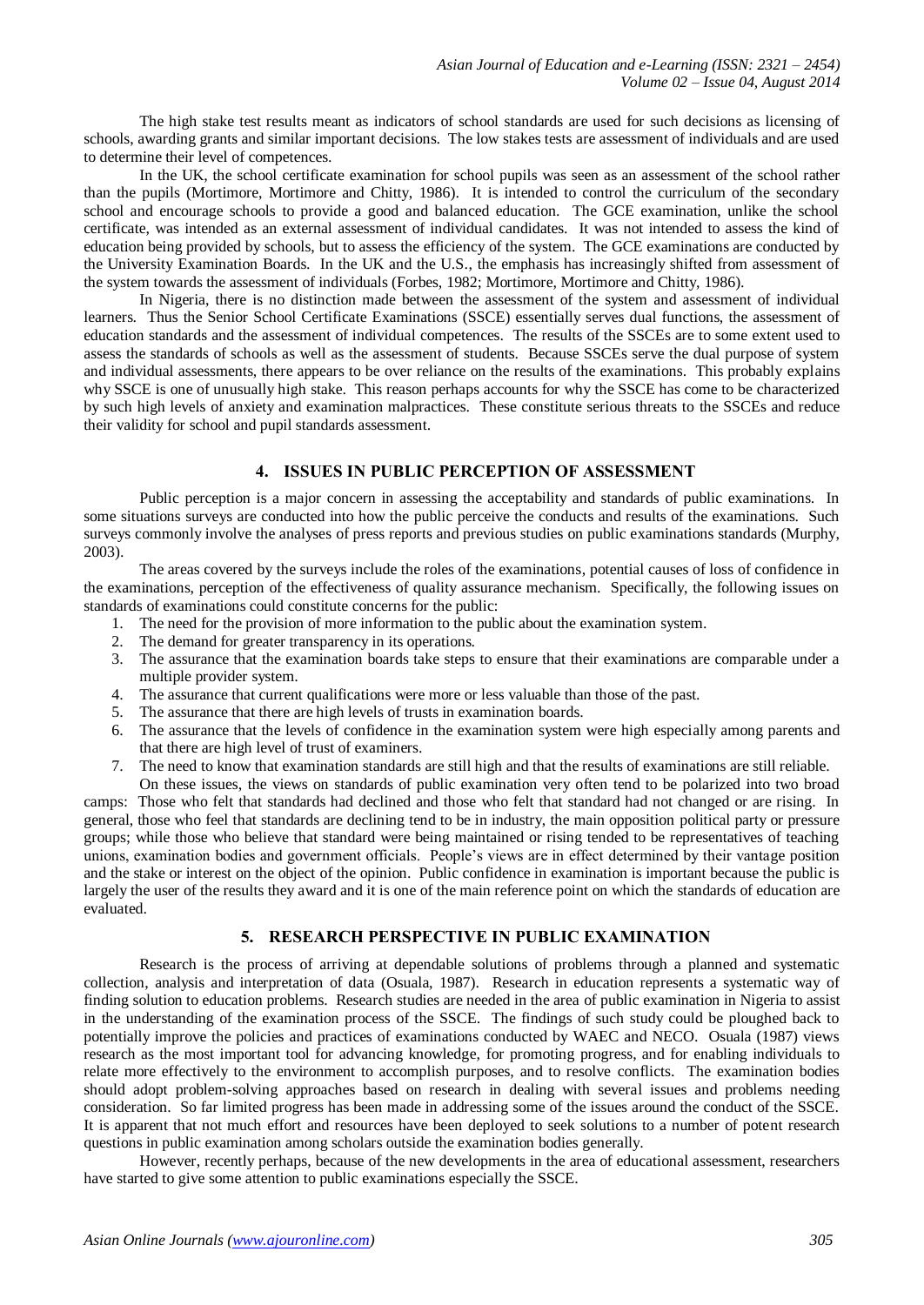For instance, Daniel's (2005) comparative survey of opinions of students and teachers on WASSCE and NECO SSCE shows that these groups perceive the conduct of the two SSCEs differently in terms of the quality of the question papers and the grades awarded by each council. It has been observed that people express prejudice against the results of NECO SSCE (Omole, 2001; Kolawole, 2001). Apparently prompted by this observation, Omole (2005) carried out a comparability study of students' achievements in NECO SSCE and WASSCE across a number of subjects. This study was apparently motivated by the needs to determine whether there was an empirical basis for public prejudice. Daniel (2008) conducted a comprehensive comparative analysis of the examination question papers and students' achievements in NECO SSCE and WASSCE in General Mathematics. The details of the studies cited are not of specific interest as the awareness that interest in these areas are growing among researchers. This new interest that is unfolding with respect to the SSCE is likely to keep growing. However, there is an obvious challenge for more studies to be carried out in the area of SSCE.

The list of potential research interest in this area could be long. Some of these include the following:

- 1. Determining the effectiveness, consistency and fairness in assessment of candidates' achievements in relation to the state assessment/learning objectives.
- 2. Determining whether performance standards are rising, stable or falling through monitoring students' performance standards over time.
- 3. Ascertaining the psychometric properties of examination papers requiring the analysis of performance data at question level.
- 4. Carrying out cross-qualification comparability studies involving the comparison of standards in the same subject across time within each body and comparing different qualifications (McGraw Report, 2004 final).
- 5. Comparing WASSCE and NECO SSCE questions and tasks demands of their papers.
- 6. Comparing the Examination processes such as setting, marking, grading Examination of students' work.
- 7. Comparing Examination papers both across subjects and within subject across time.
- 8. Investigating the predictive validity of SSCE results in relation to performance in a range of university courses and in the world of work.

### **6. CONCLUSION**

There is a positive correlation between a nation's education standards and its capacity to build and sustain its development. With many unresolved issues in the SSCEs, there is no way the benefits derivable from new assessment arrangement at the secondary level can be fully harnessed. This paper discussed how the standards of assessments of students' achievement at the secondary school level are affected by the high stakes associated with examinations. From both public and research perspectives, the writer throws up a list of important areas and issues in public Examination at post-primary level. This list should serve to direct efforts, including research, at attaining acceptable standards in assessment of pupils' achievement at the secondary school.

### **7. REFERENCES**

Akinpelu, J. A. (1987). *Introduction to the philosophy of education*. Lagos: Macmillan.

- Ali, A. (2005*). Assessment and the future of schooling and learning*. A paper presented at the 31st Annual Conference of IAEA, Abuja, Nigeria, Sept 4-9.
- Daniel, F. (2005). A Survey of the teachers' and students' opinion on WAEC and NECO SSCE examinations in Mathematics. *Abuja Journal of Education*, 6, (1), 32 – 39.
- Daniel, F. (2008), *"Comparative analysis of examination questions and achievement ievels of students in WAEC and NECO General Mathematics SSCE".* An unpublished Ph.D. thesis, University of Benin, Benin City.
- Forbes, R. (1982). Testing in the USA.. *Educational Analysis*, 4 (3). 45- 55.
- Kolawole, E. B. (2001). *Assessment of West African Examinations Council (WAEC) and National Examinations Council (NECO). Results in both Mathematics and English in Ekiti State Secondary Schools Examinations.* A paper presented at the 3<sup>rd</sup> Annual Conference of National Association of Educational Researchers Examination at Abeokuta.
- McGraw Report. (2005). *Examinations Standards. Report of the Independent Committee to QCA.* Dec. 2004. Retrieved June 30 from http: //www.QCA.prg.UK/2586-825.html